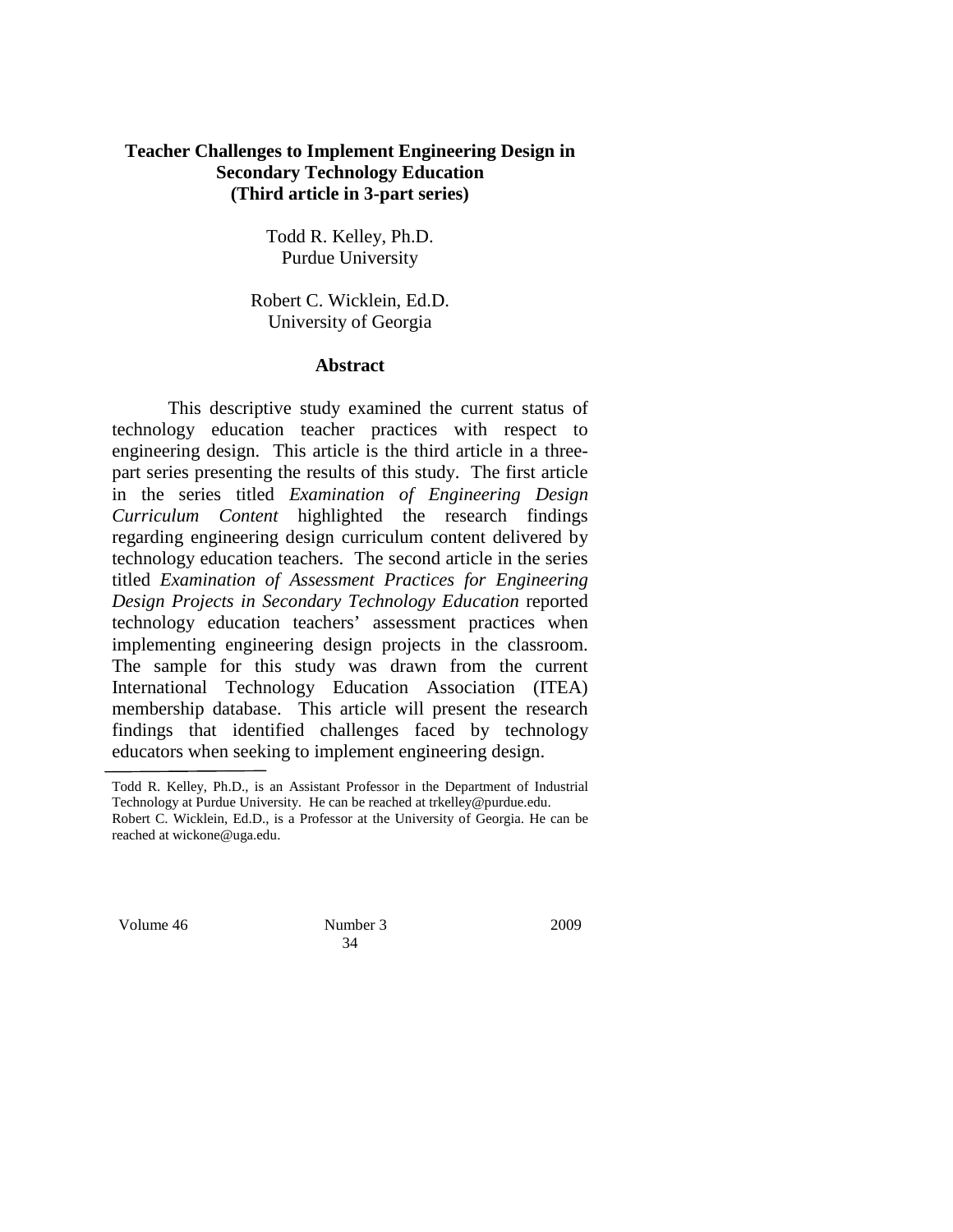### **Introduction**

There are a growing number of leaders in technology education who are encouraging the implementation of a new focus for technology education: a focus on infusing engineering design concepts into technology education (Daugherty, 2005; Hill, 2006; Wicklein, 2006). Simultaneously, curriculum programs such as *Project Lead The Way*, *Engineering by Design*, and *Project ProBase* have provided new curriculum options for technology education teachers to infuse engineering concepts into technology classrooms (Rogers, 2005; Dearing & Daugherty, 2004). Some states have taken great strides to assist the field of technology education move towards an engineering focused curriculum. Administrators within the Departments of Education in Georgia have been working to assist technology education teachers to move their curricular efforts to an engineering design focus (Kelley, Denson, & Wicklein, 2007). Educators in the state of Massachusetts have even adopted curriculum standards that place specific emphasis on the infusion of engineering concepts into the technology education curriculum (Massachusetts Department of Education, 2001). In 2004, the State of Maryland also adopted new standards in technology education to include engineering concepts, and similar efforts have taken place in the State of New Jersey (Ross & Bayles, 2007). Although these are trends that suggest the field of technology education is on the move, the field's history of resisting change may be a cause for concern to the question of, is real change taking place in actual teacher practice (Clark, 1989; Sanders, 2001)? In addition, questions arise about what hurdles, barriers, and challenges are preventing successful curriculum changes from taking place related to an engineering design focus for technology education? It is an appropriate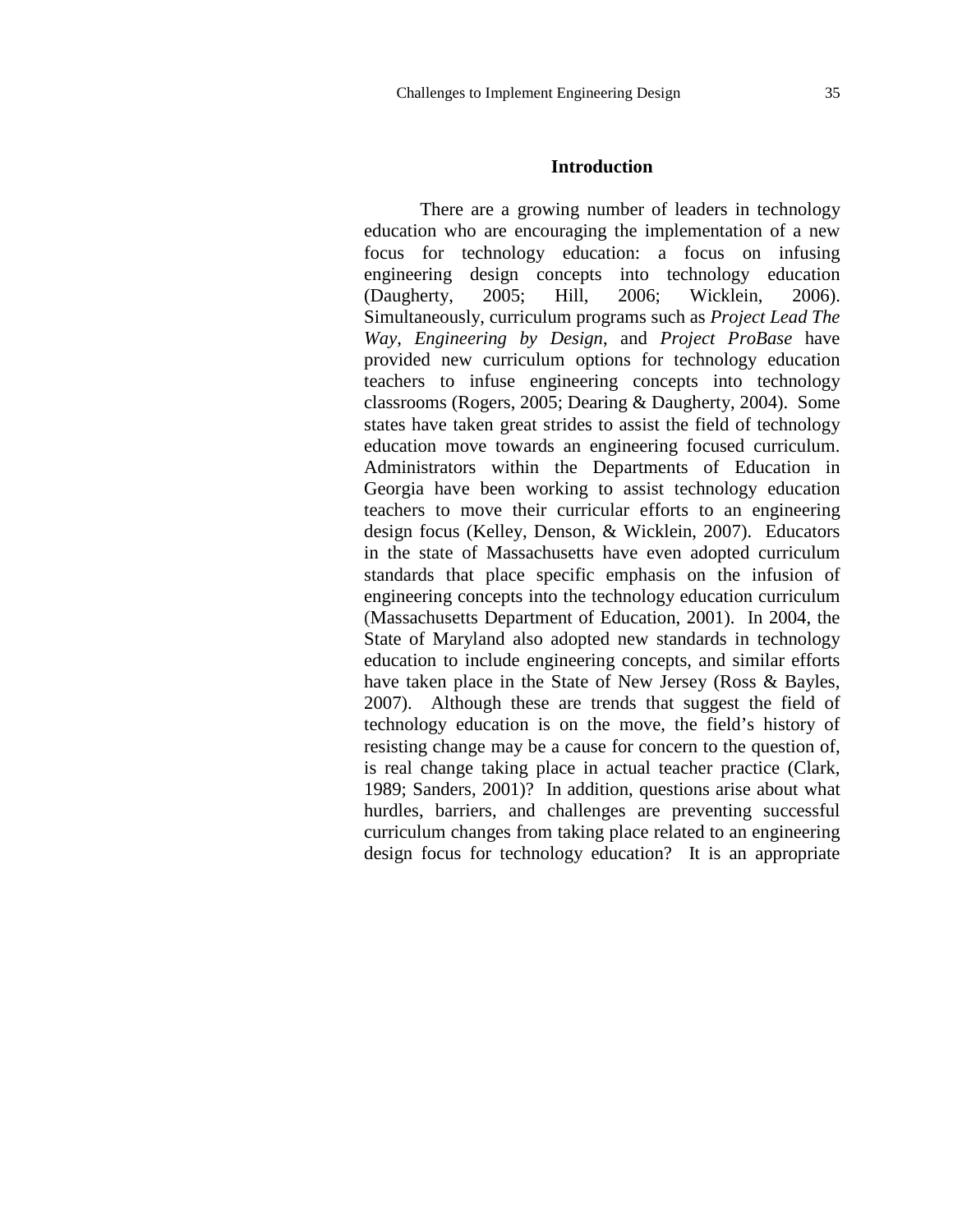time to investigate what challenges are facing technology education teachers as they seek to infuse engineering design into technology education. This article is derived from results from a larger status study related to engineering design in technology education. The research question that will guide this study is; what selected challenges and barriers are identified by secondary technology educators when teaching engineering design in technology education?

### **Related Literature**

Identifying barriers standing in the way of successfully infusing engineering design and pre-engineering into K-12 classrooms has been investigated by a number of researchers (Shields, 2007; Yasar, Baker, Robinson-Kurpius, Krause, & Roberts, 2006). Shields (2007) investigated barriers to implementing Project Lead The Way (PLTW) programs as perceived by Indiana high school principals and identified the *cost of implementing PLTW* as a significant obstacle (M 3.6 SD 0.91 on a 5-Likert scale).

Yasar, et al. (2006) developed an instrument to assess K-12 teachers' perceptions of engineers, and familiarity with teaching Design, Engineering, and Technology (DET). They conducted research with 98 K-12 teachers in the State of Arizona and identified ten items as perceived barriers to teaching DET. *Time* and *administrative support* were identified as barriers to infuse DET into the curriculum. Furthermore, participants who were identified as being unfamiliar with DET also indicated that they lacked confidence in their abilities to teach DET. Others have also identified that K-12 teachers lack confidence in their abilities to teach design and engineering and as a result shy away from implementing engineering concept into the classroom (Brophy, Klein, Portsmore, & Rogers, 2008; Creighton, 2002).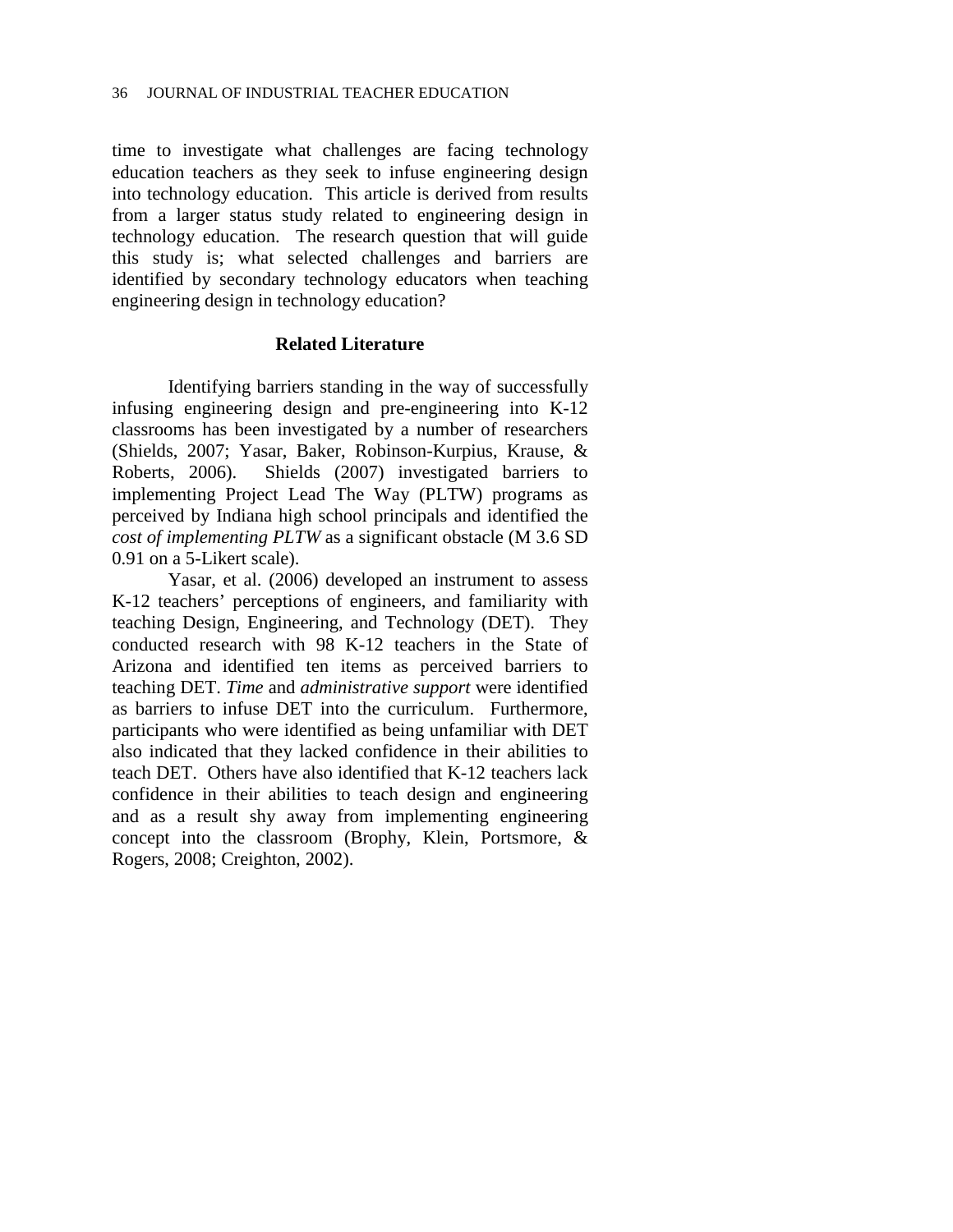Focus groups participating in a leadership workshop on K-12 Engineering Outreach held by the American Society of Engineering Education (ASEE) in 2004 with over 150 educators in attendance identified the lack of state standards as a major constraint to promoting engineering education at the K-12 level (Douglas, Iversen, & Kalyandurg, 2004). This observation of a lack of standards was stated even though the States of Maryland, Massachusetts, and New Jersey have developed engineering content standards, providing state support for teaching engineering concepts in K-12 classrooms (Ross & Bayles, 2007).

Recently several program initiatives have been created to provide professional development experiences for technology education teachers to assist in infusing engineering design concepts into the classroom (Burghardt &Hacker, 2007; Burke & Meade, 2007; DeMiranda, Troxell, Siller, & Iversen, 2008; Ross & Bayles, 2007). As a result of these professional development experiences, a number of challenges facing technology teachers as they seek to make these curricular changes have been identified. One such project that aids a teacher in the area of engineering education is INSPIRES Curriculum (INcrease Student Participation, Interest and Recruitment in Engineering and Science). Funded by the National Science Foundation (NSF) this project is designed to provide professional development and engineering focused curriculum for technology education teachers (Ross & Bayles, 2007). During the INSPIRES professional development workshops, technology education teachers (N=17) indicated that although the teachers acknowledge the importance of making connections between science and engineering (63% strongly agree), only 31% of the technology teachers surveyed indicated they were strongly prepared to do so. Only 25% of the technology teachers attending the INSPIRES workshop indicated that they provide instruction to make connection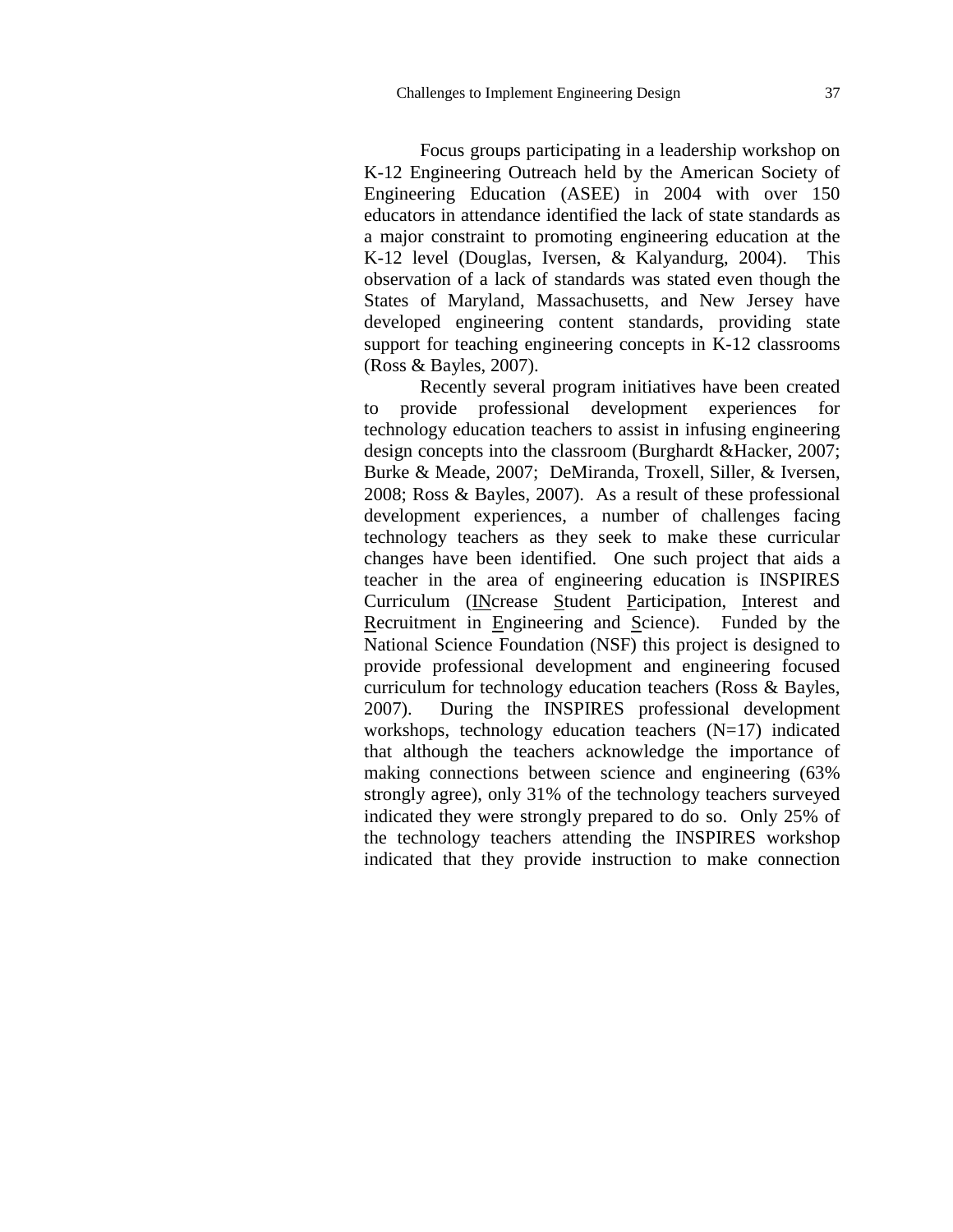between science and engineering. Ross and Bayles (2007) indicated they discovered through follow-up classroom observations that technology education teachers tended to minimize the mathematical and simulation portions of the INSPIRES curriculum, instead, rushing students to build projects. Furthermore, the researchers rarely witnessed technology education teachers explicitly discussing the science and mathematical concepts embedded in the design challenges with students. Sanders (2008) indicated that technology education teachers are rarely known to explicitly identify science or mathematical concepts as student learning outcomes embedded within a lesson or learning activity.

Gattie & Wicklein (2007) investigated perceptions of ITEA members towards curricular value of the infusion of engineering design. This research sought to identify the instructional needs of high school technology educators regarding engineering design instruction. Over 90% of the inservice teachers indicated that engineering design was an appropriate focus for their instructional program. However, the teachers in this sample also indicated some strong needs to properly infuse engineering design in technology education. Several notable needs identified were that 93% of the teachers indicated the need to learn how to integrate the appropriate levels of mathematics and science into instructional content and 87% indicated the need to develop additional analytical (mathematics) skills (Gattie & Wicklein , 2007). The instrument included a total of thirteen identified instructional needs to teach engineering design.

Although this review of literature reveals research studies that have identified challenges, barriers, and constraints to the infusion of engineering concepts or engineering design into the classroom, most of these studies have not focused on secondary technology educators. For example, Shields (2007) surveyed Indiana principals; likewise, Yasar, Baker, Robinson-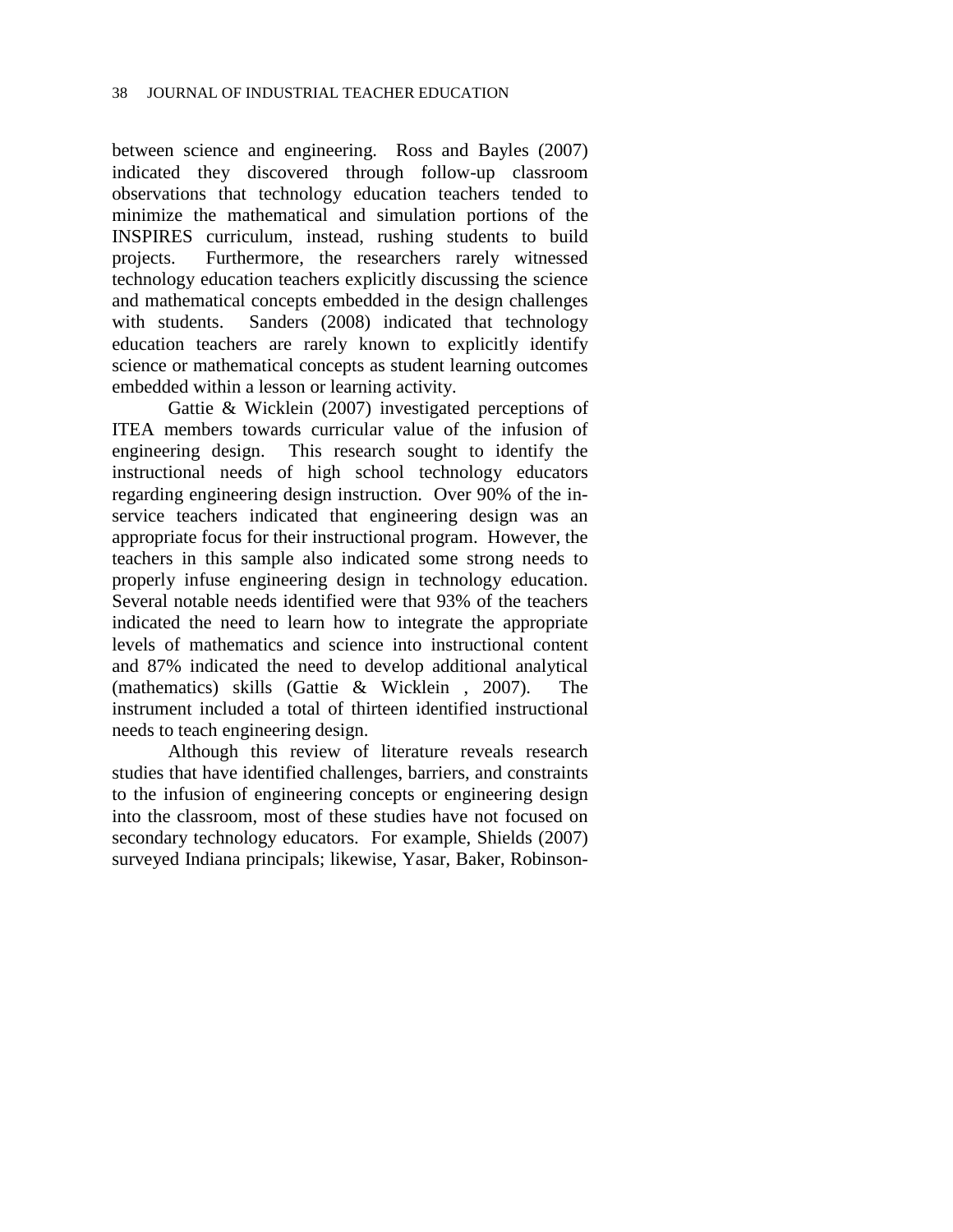Kurpius, Krause, and Roberts (2006) surveyed Arizona K-12 educators. Clearly, a study is necessary to identify the most common challenges facing technology education teachers across the nation as they seek to infuse engineering design into secondary classrooms and to further extend the results of the Gattie and Wicklein's (2007) study.

### **Methodology**

This descriptive study drew a full sample of high school technology teachers from the current International Technology Education Association (ITEA) membership list. The sample consisted of all high school technology teachers regardless of whether they indicated they were teaching engineering design in their classroom. The identified population of this study consisted of a total of (N) 1043 high school technology education teachers in the ITEA membership database as of September 11, 2007. Using the Krejcie and Morgan (1970) method to locate sample size for a given population, the required sample size was set at 285 (Gay & Airasin, 2000). The original research design for this study called for an increase of the initial mailing of the survey by 48.1 percent, the average success rate of an initial mailing (Gall, Gall, & Borg, 2007). However, close communication with ITEA personnel revealed that ITEA survey mailings typically yield a 20-25% rate of return (Price, personal communication). The researcher determined that a full sample mailing to all ITEA high school members was necessary to achieve the desired sample of 285.

An invitation message was sent electronically through e-mail to all ITEA members in the sample, explained specific instructions for completing the on-line questionnaire and directed participants to access a specific website to obtain and complete the survey questionnaire. The on-line questionnaire was developed using the guidelines and recommendations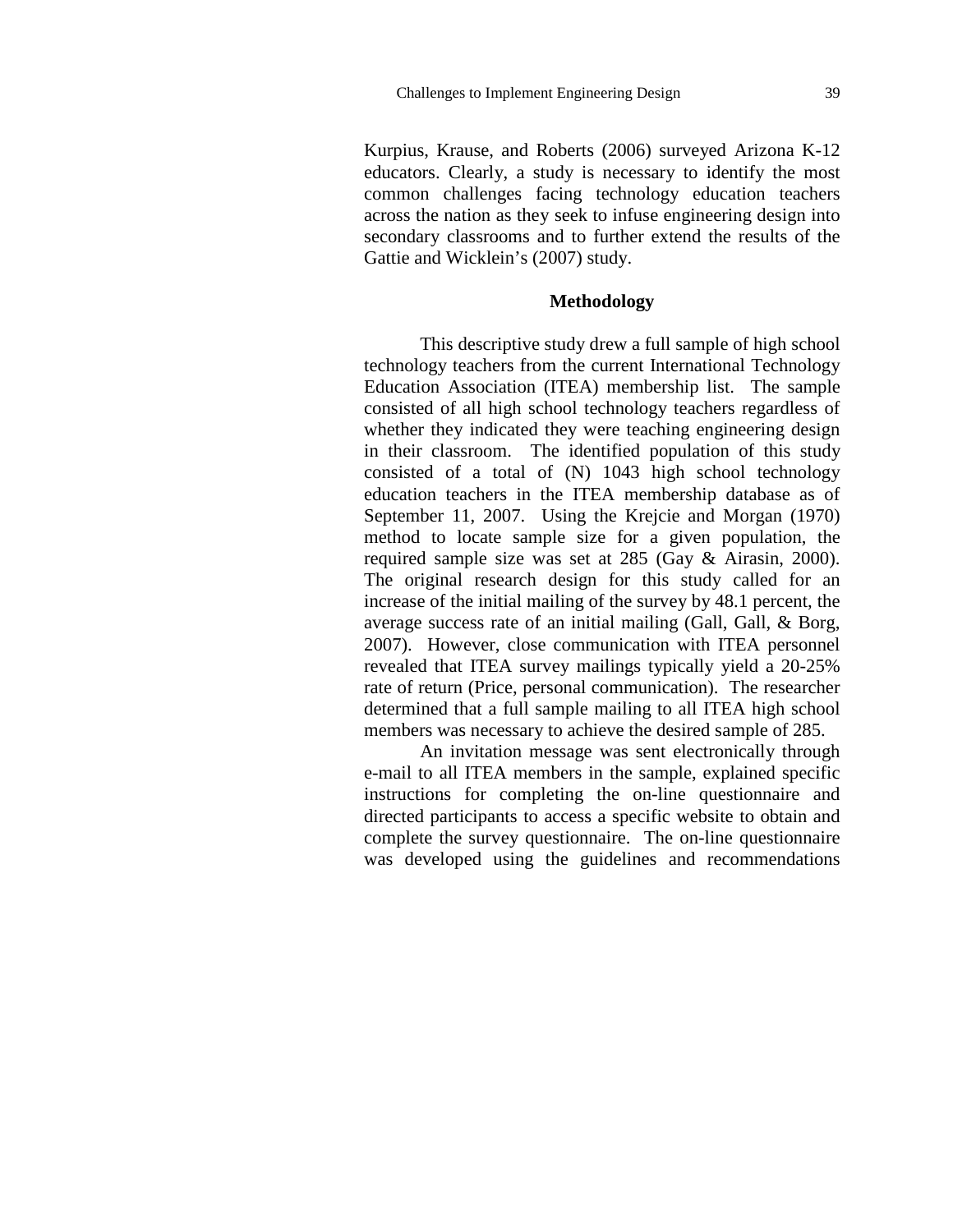outlined by Dillman, Tortora, and Bowker (1999). There was a request to return the survey on a specified date.

The researchers sent out the surveys to the entire sample group of 1043 high school teachers. After waiting three days past the specified date of return which was three weeks after the initial mailing, the researcher contacted nonrespondents by sending a follow-up e-mail delivered letter containing the URL for the on-line survey link. This has been a proven method used by other researchers to achieve compliance from non-respondents (Gall et al., 2007).

### **Results**

Teacher challenges were identified as barriers, problems, or issues that often occur for technology educators as they seek to make curriculum changes towards engineering design as a focus and could possibly impede their ability to successfully implement necessary changes. The teacher challenges section of the survey instrument asked participants to rate their level of experience with fourteen selected teacher challenges using a five point Likert-type scale  $(0 =$  Never,  $1 =$ Rarely,  $2 =$  Sometimes,  $3 =$ Very Often, and  $4 =$  Always). The fourteen selected teacher challenges were adapted from the Gattie and Wicklein (2007) study that also sought to identify the most commonly experienced of the identified challenges. The highest rated challenges were *integrating the appropriate levels of mathematics and science into instructional content* (mean of 2.49), *locating appropriate laboratory equipment to teach engineering design* (mean of 2.40), and *acquiring funding to purchase tools and equipment to teach engineering design* (mean of 2.31). Complete results of the teacher challenges for infusing engineering design into the technology education curriculum are presented in Table 1. Although these items yielded the highest mean scores, these results were below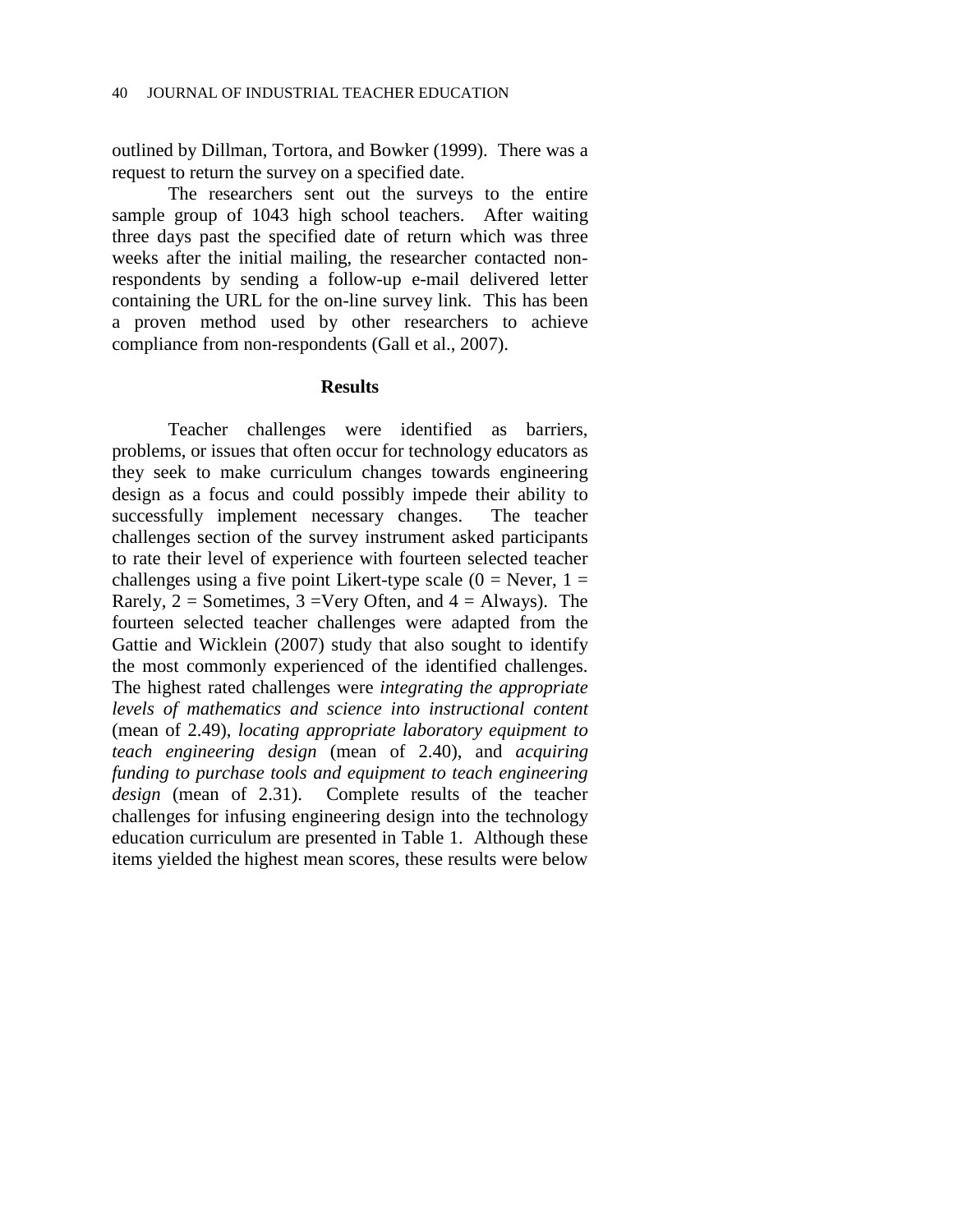the mid-point for a 5-point Likert scale with mean scores falling between  $2 =$  Sometimes and  $3 =$ Very Often. It can be concluded that these mean scores falling between 2 and 3 indicate that the average response for those who were participating in this study do experience these challenges, just not to a level 3 or *Very Often*. These results must be viewed in light of the fact that the results did not receive high mean scores (over means of 3). However, the higher mean scoring teacher challenge items in this study were similar in wording to teacher challenges that have been identified in other studies (Gattie & Wicklein, 2007; Ross & Bayles, 2007).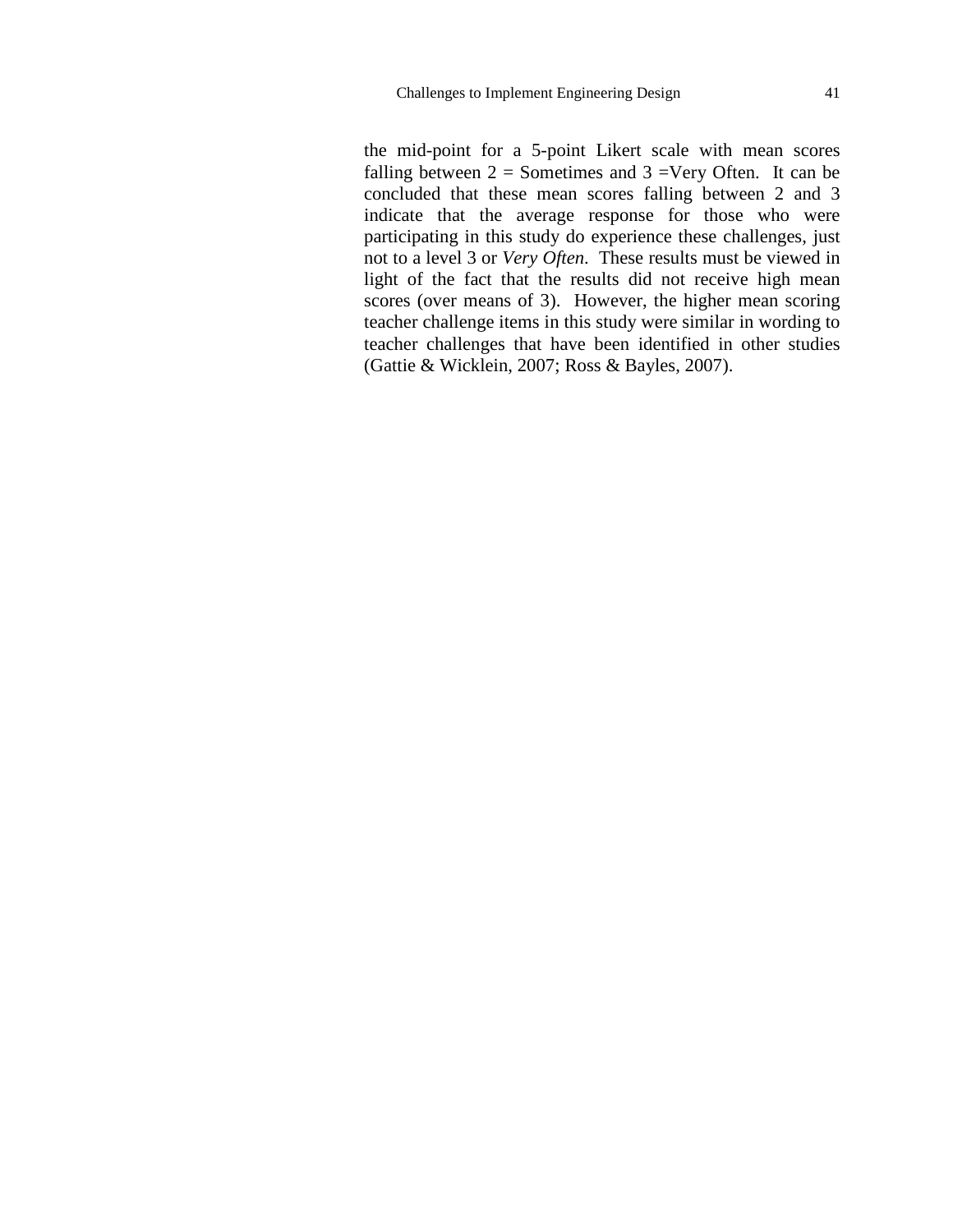# 42 JOURNAL OF INDUSTRIAL TEACHER EDUCATION

Table 1. Teacher Challenges Infusing Engineering

| <b>Teacher Challenges</b>                    | $\boldsymbol{M}$ | <b>SD</b> |
|----------------------------------------------|------------------|-----------|
| integrating the appropriate levels of        |                  |           |
| mathematics and science into instructional   |                  |           |
| content                                      | 2.49             | 0.88      |
| locating and learning the appropriate levels |                  |           |
| of mathematics and science to teach          |                  |           |
| engineering design                           | 2.27             | 0.93      |
| locating and learning knowledge of           |                  |           |
| engineering fundamentals (statics, fluid     |                  |           |
| mechanics, dynamics)                         | 2.10             | 0.97      |
| locating appropriate textbooks to teach      |                  |           |
| engineering design                           | 2.14             | 1.08      |
| locating the appropriate laboratory          |                  |           |
| equipment to teach engineering design        | 2.40             | 1.10      |
| locating the appropriate laboratory layout   |                  |           |
| and space to teach engineering design        | 2.18             | 1.17      |
| acquiring funding to purchase tools and      |                  |           |
| equipment to teach engineering design        | 2.31             | 1.23      |
| acquiring funding to purchase materials to   |                  |           |
| teach engineering design                     | 2.25             | 1.21      |
| networking with practicing engineers for     |                  |           |
| consultation                                 | 2.04             | 1.15      |
| obtaining support from mathematics and       |                  |           |
| science faculty                              | 1.96             | 1.08      |
| obtaining support from school                |                  |           |
| administration and school counselors         | 2.11             | 1.16      |
| obtaining support to promote engineering     |                  |           |
| design course by school administration       | 1.94             | 1.22      |
| obtaining community support to implement     |                  |           |
| engineering design courses                   | 1.73             | 1.09      |
| obtaining parent support to implement        |                  |           |
| engineering design course                    | 1.73             | 1.08      |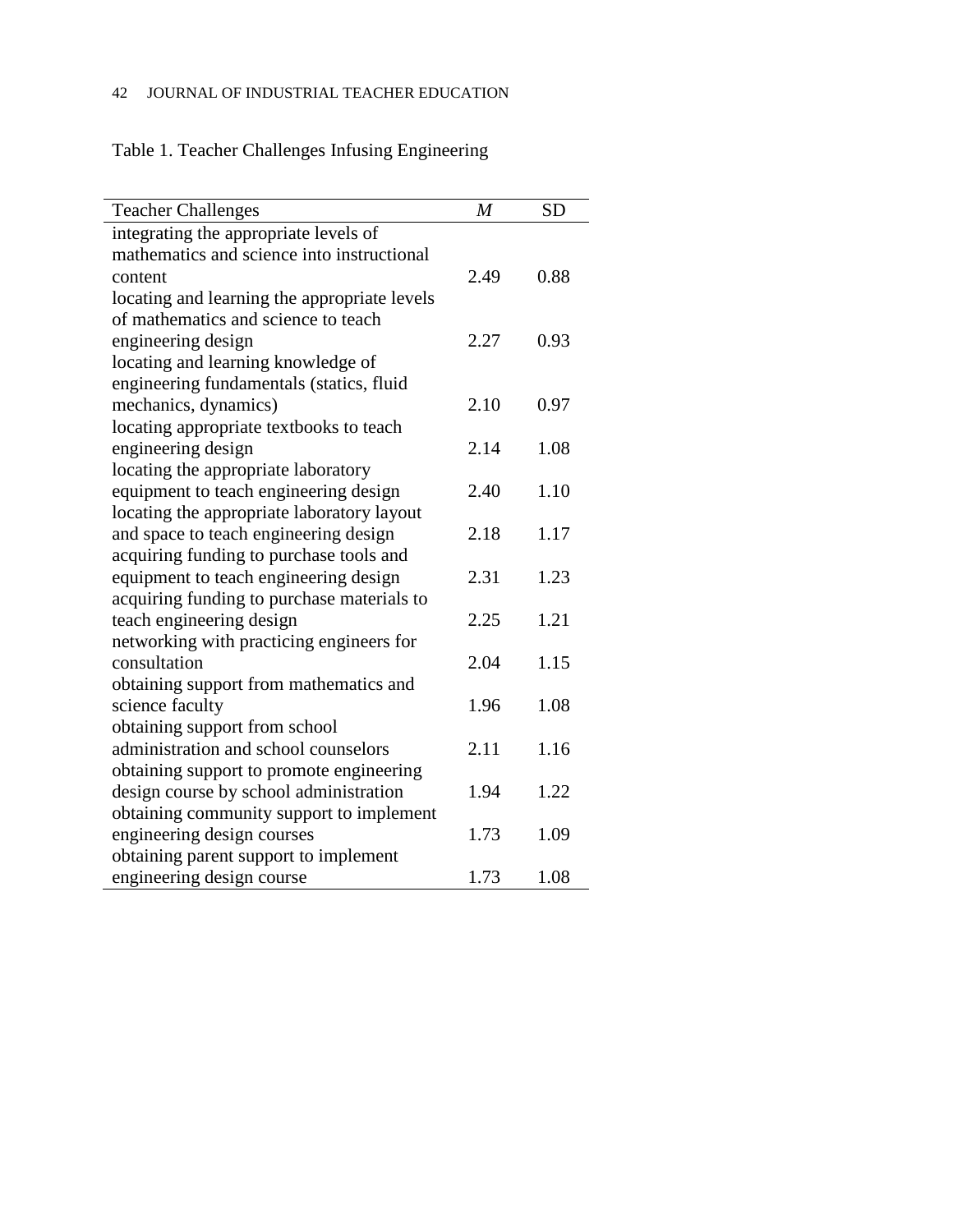### **Design**

The survey also contained one open-ended response question, allowing participants to identify any additional challenges they face that impedes them from infusing engineering design into technology education. These additional challenges were summarized and categorized into common themes. A careful review of these individually identified teacher challenges revealed that many respondents took the opportunity of the open-ended response question to further emphasize some of the previously identified challenges in the survey. The top challenges that were emphasized were (1) *lack of funding* -*acquiring funding to purchase tools and equipment to teach engineering design* (frequency of 14), and (2) *lack of support- from administration, guidance, mathematics and science faculty, community, or state education department* (frequency of 11); *a lack of clear and concise curriculum that is unrestricting and contains a proper blend of technical skills and knowledge* (frequency of 11); *a fear of enrollment loss of students due to lack of interest in engineering, low academic ability, and or motivation to take engineering courses* (frequency of 11). Other top teacher challenges that were identified by respondents was *a lack of time for professional development and teacher prep time*  (frequency of 9). See Table 2 for a complete review of the additional teacher challenges identified by responders in the open-ended response question.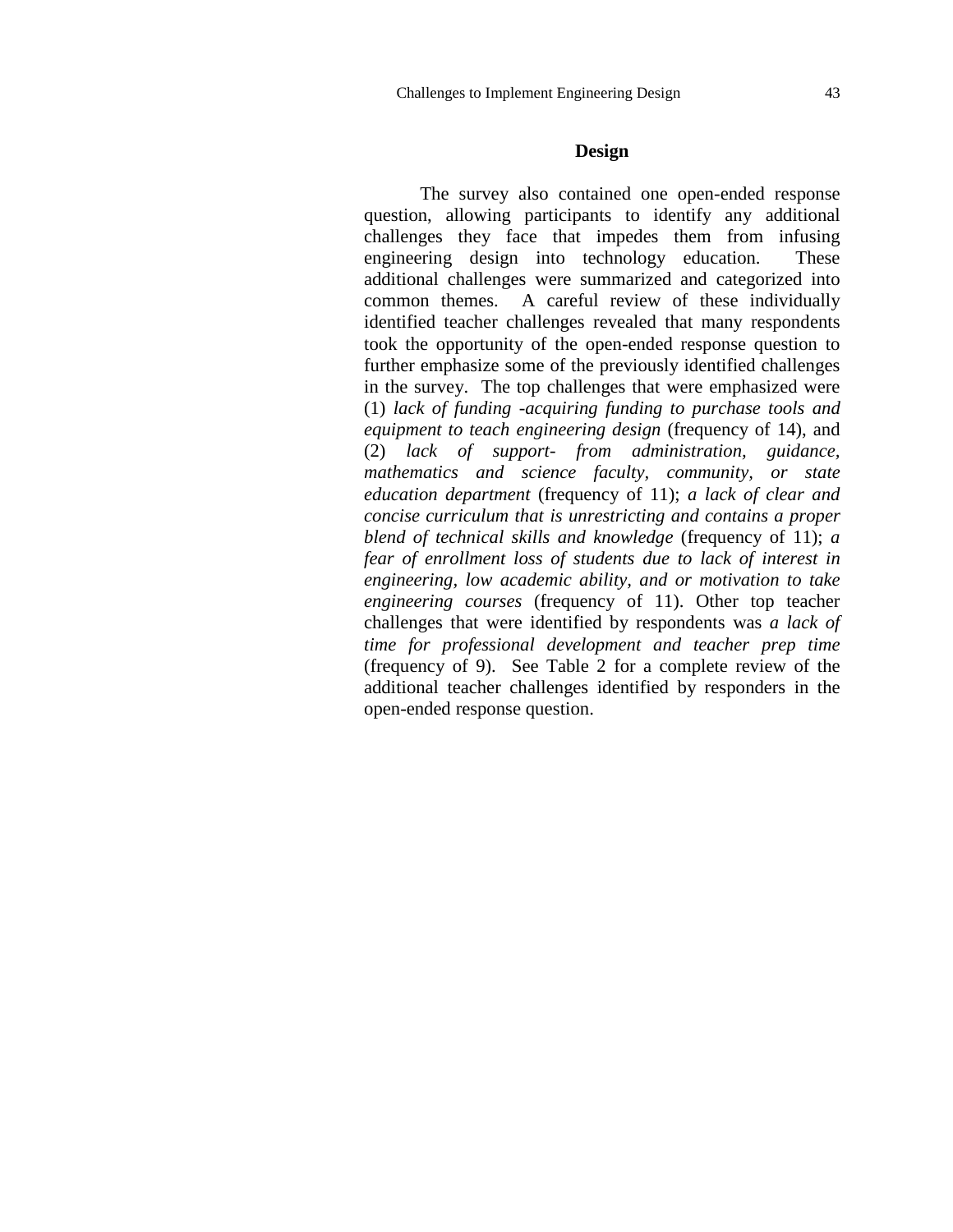|                                    |  |  |  | Table 2. Additional Teacher Challenges Identified by |  |  |  |
|------------------------------------|--|--|--|------------------------------------------------------|--|--|--|
| Participants (Open Ended Response) |  |  |  |                                                      |  |  |  |

| <b>Teacher Challenge</b>                                                              |    |
|---------------------------------------------------------------------------------------|----|
| Money                                                                                 | 14 |
| - lack of funds to purchase state of the art equipment, budget cuts,                  |    |
| changes are costly                                                                    |    |
| Curriculum                                                                            | 11 |
| Lack of clear and concise, unrestricting, appropriate blend of<br>skill and knowledge |    |
| Support                                                                               | 11 |
| -lack of support from administration $(3)$ , guidance $(1)$ mathematics               |    |
| and science teachers $(1)$ community $(2)$ State Education Dept $(4)$                 |    |
| Enrollment                                                                            | 11 |
| - fear of loss of students due to lack of interest, academic ability,                 |    |
| motivation                                                                            |    |
| Time                                                                                  | 9  |
| - lack of time for professional development, teacher prep time, etc                   |    |
| <b>Equipment and Software</b>                                                         | 8  |
| - lack of needed equipment, tools, and software                                       |    |
| <b>Student Schedule</b>                                                               |    |
| -lack of room in student schedule for electives due to graduation                     |    |
| requirements                                                                          |    |
| <b>Teacher Knowledge</b>                                                              | 3  |
| - lack of teacher knowledge about engineering design content                          |    |
| Lab Space                                                                             | 3  |

## **Conclusions**

The results of this study confirm discoveries found in subsequent research related to the engineering design curriculum content and assessment practices used by technology teachers to teach engineering design at the high school level. The teacher challenge results found respondents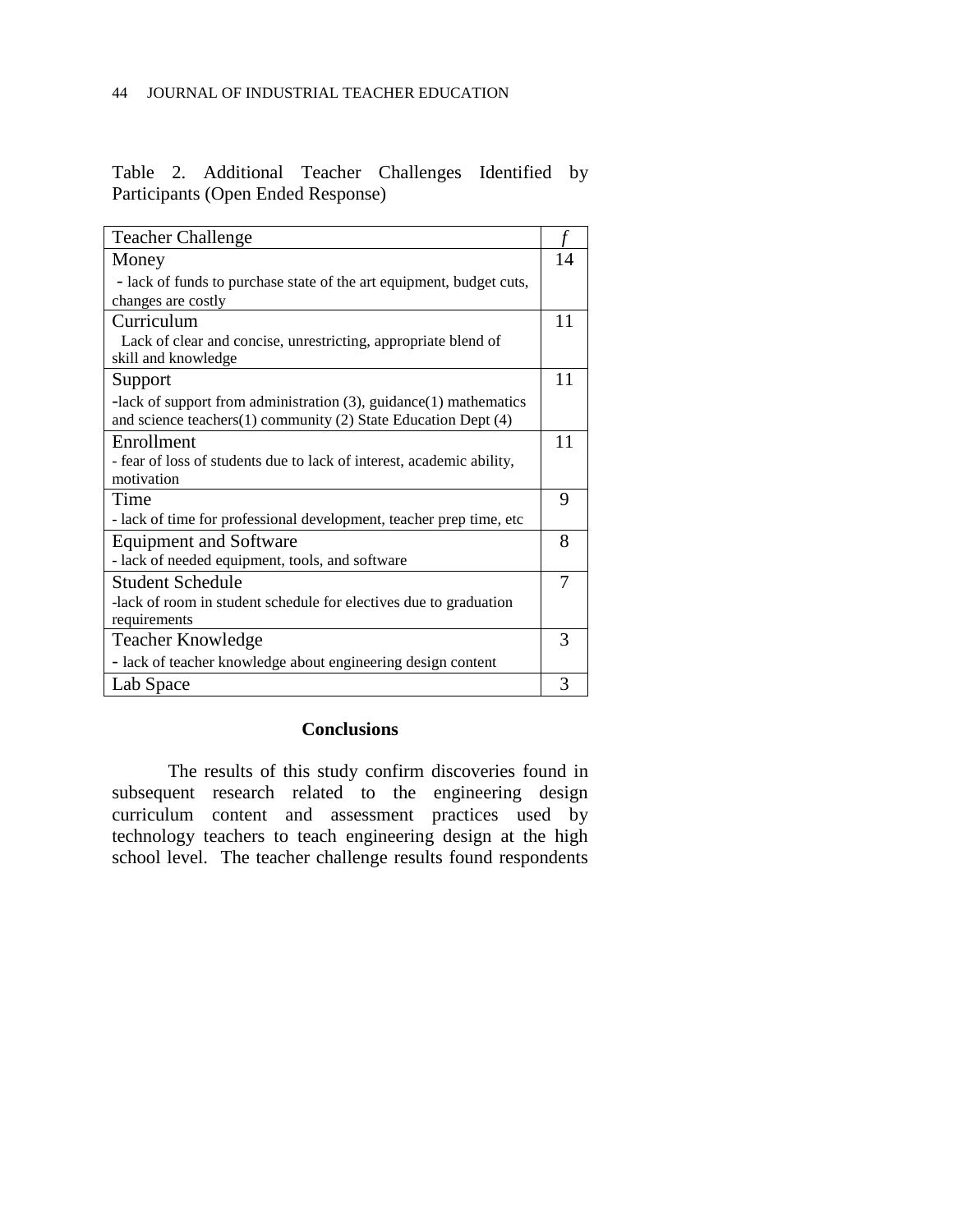indicating difficulties in locating and integrating appropriate levels of mathematics and science for engineering design. Technology teachers participating in this study indicated that *integrating the appropriate levels of mathematics and science to teach into instructional content* was often a challenge (mean 2.48; SD 0.88). The fourth highest mean score item was similar in context *locating and learning the appropriate level of mathematics and science to teach engineering design* (mean 2.27; SD 0.93). Other high mean scoring challenges were in *locating and acquiring appropriate tools and equipment to teach engineering design effectively*. The second highest identified challenge was *locating the appropriate laboratory equipment to teach engineering design* (mean 2.40; SD 1.10). The third highest mean scoring individual item was *acquiring funding to purchase tools and equipment to teach engineering design* (mean of 2.31; SD 1.23). Locating appropriate funding to acquire proper tools and equipment has often been identified as a top challenge for technology education teachers (Wicklein, 1993, 2005). It is also logical that technology teachers are identifying challenges in locating the appropriate laboratory equipment and acquiring the proper funds to purchase such equipment. Similarly, in a study of the status of engineering design in Georgia's technology education programs, Denson, Kelley, and Wicklein (2009) found that over 88.0 % of Georgia's technology education teachers identified a need to locate and acquire appropriate types of tools and test equipment to teach engineering design (mean of 3.20; SD 1.12). These results indicate that technology education teachers are often struggling to locate appropriate tools and equipment to teach engineering design in technology education. Moreover, there is little evidence in literature to suggest that anyone in the field of technology education has properly described the appropriate equipment to teach engineering design within technology education. The fact that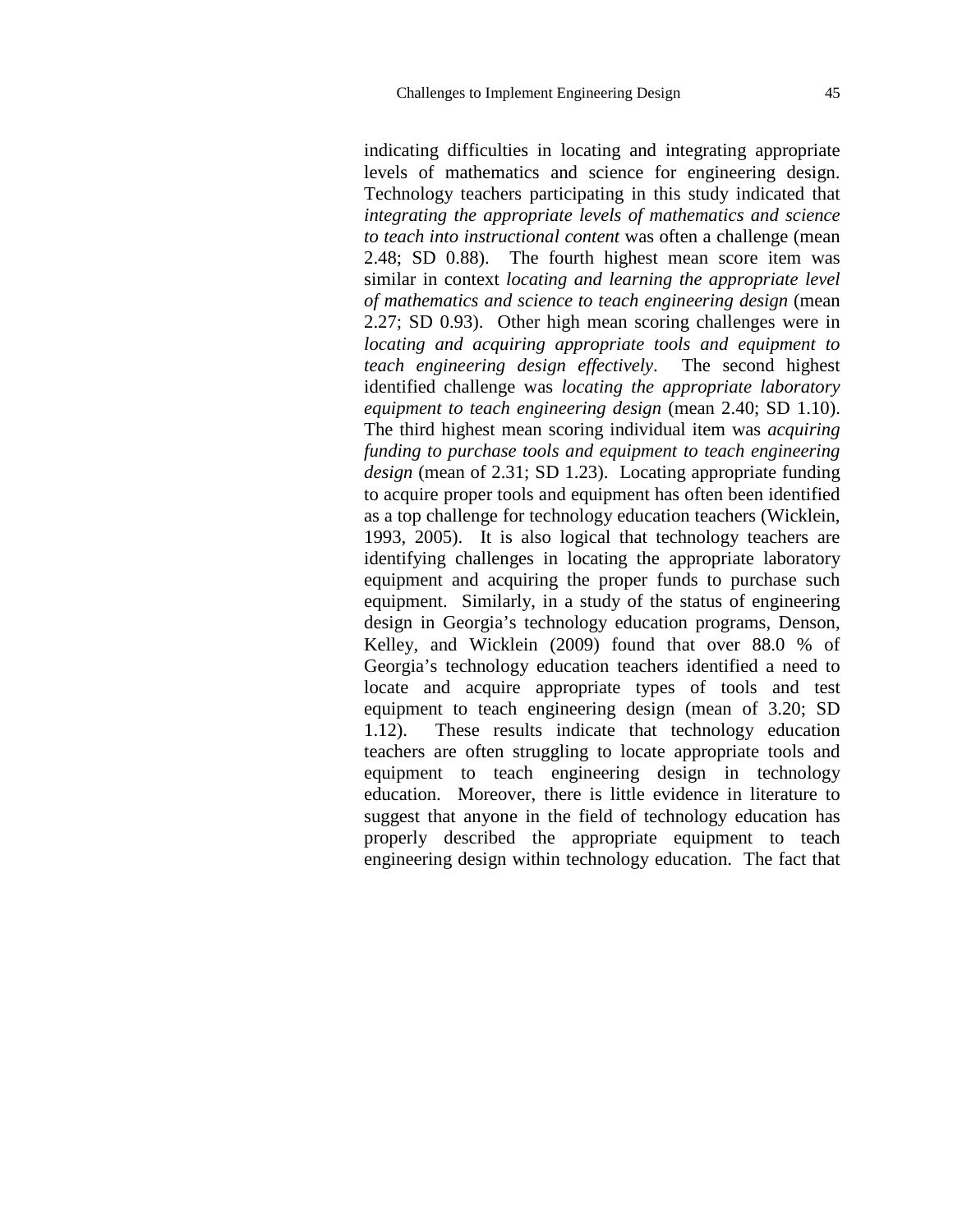appropriate tools and testing equipment have not currently been identified spurred the Engineering and Technology Education Advisory Committee for Georgia Department of Education to recommend that a subcommittee be formed of technology education teachers, university professors, and school administrators in the state of Georgia to investigate and identify appropriate tools and test equipment that will assist technology teachers to teach engineering design in middle and high school technology education programs (Advisory Committee on Engineering and Technology Education in Georgia, 2008).

The participants in this study provide some indication why mathematics is not emphasized in technology education curriculum when they indicated that *integrating the appropriate levels of mathematics and science to teach into instructional content* (mean 2.48; SD 0.88) and *locating and learning the appropriate level of mathematics and science to teach engineering design* (mean 2.27; SD 0.93) were often challenges to successfully teach engineering design. These results indicate the need for developing additional professional development opportunities to assist technology educators to properly infuse engineering design into technology education curriculum. It is important to note that the debate is very much alive about what are the appropriate levels of mathematics and engineering science for teaching engineering design at the secondary level, more research is needed to determine what these appropriate levels would entail.

### **Implications for Professional Development**

The results of this study provides an excellent opportunity for leaders in the state of Georgia, and any other state seeking to design professional development, to be informed about the teaching practice, assessment strategies,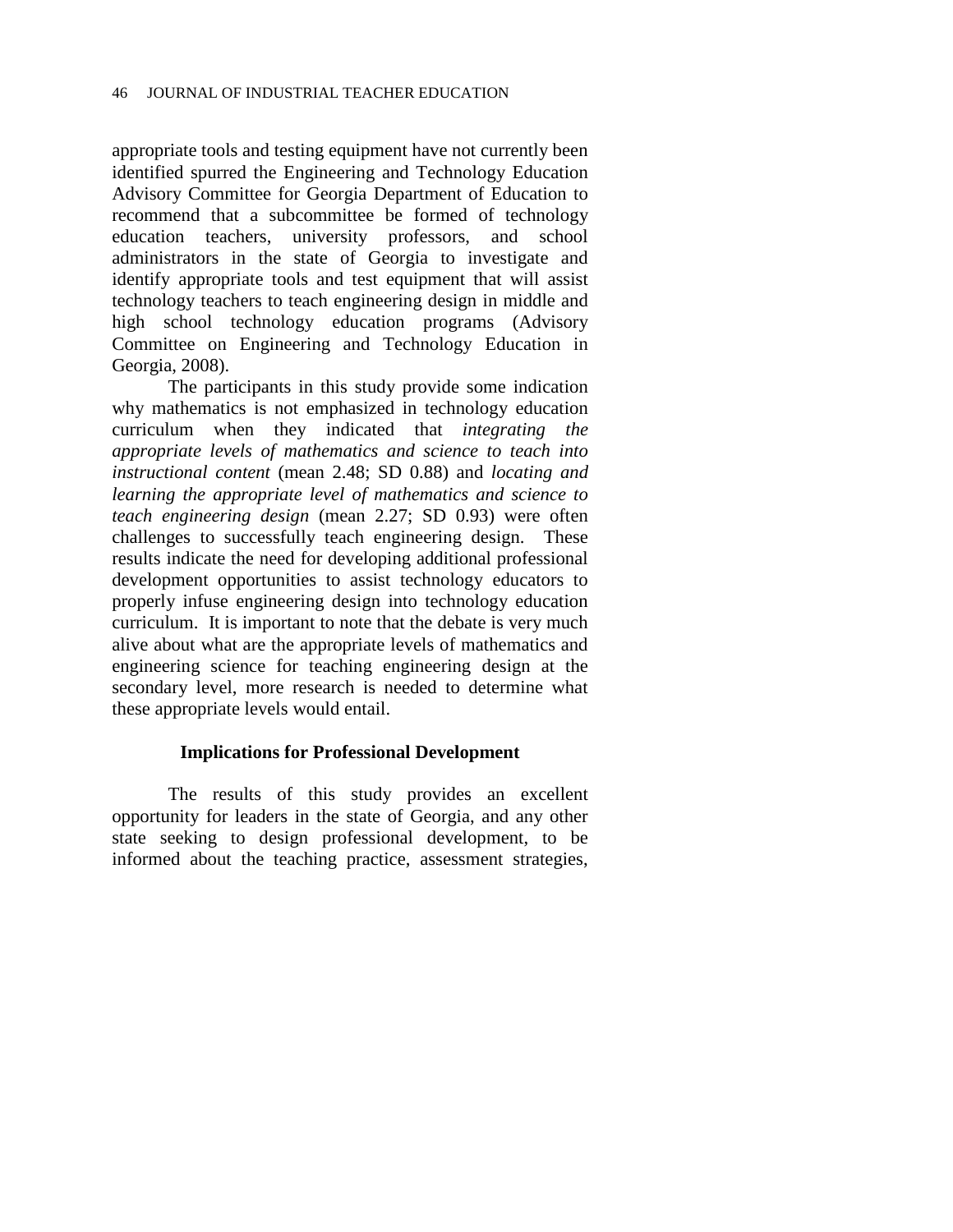and identified challenges of current technology education teachers seeking to implement engineering design curriculum. These results have identified teacher challenges faced when seeking to implement an engineering design focused technology education program. Information obtained from this research can help professional developers create workshops, curriculum, and support materials that will properly address teacher concerns and equip these educators with the necessary skills and knowledge to properly infuse engineering design into the classroom. Upon review of Table 1, the top three mean scores identified teacher challenges that can be addressed through teacher professional development and are necessary to overcome for technology education teachers to have the capacity to successfully infuse engineering design into the classroom. Professional development programs should be focused, consistent, and relevant to engineering design content while at the same time address these teacher challenges identified in this study.

### **References**

- Advisory Committee on Engineering and Technology Education in Georgia. (2008). *Final report: Investigation of engineering design as a focus for Georgia technology education.* The Georgia Department of Education, Atlanta, GA.
- Brophy, S., Klein, S., Portsmore, M., & Rogers, C.

(2008). Advancing engineering education in P-12 Classrooms. *Journal of Engineering Education, 97*(3), 369-387.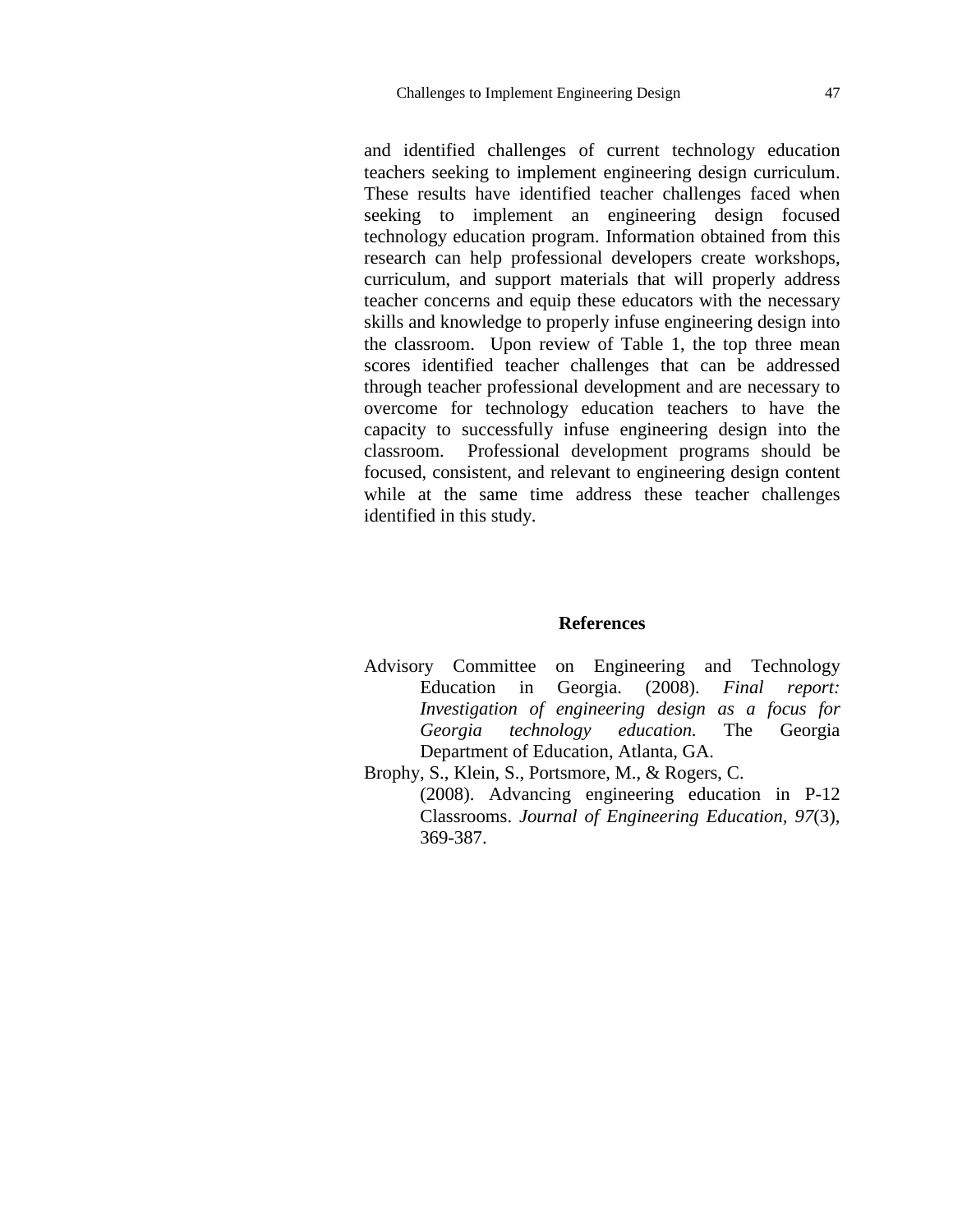- Burghardt, D. & Hacker, M. (2008). Engineering professional development. Engineering and Technology Education Professional Development Symposium Proceeding Retrieved January 14, 2009 from: [www.conferences.ilsu.edu/NSA/homepage.html.](http://www.conferences.ilsu.edu/NSA/homepage.html)
- Burke, B.N. & Meade, S.D. (2007). The finest in professional development: Engineering by Design (EdD) curriculum specialist—helping hands for improving student achievement! *Technology Teacher, 66*(6), 23-27.
- Clark, S.C. (1989). The industrial arts paradigm: Adjustment, replacement, or extinction? *Journal of Technology Education*, *1*(1), 1 -9. Creighton, L. (2002). The ABCs of engineering. *ASEE*

*Prism 12*(3) 22-27.

- Daugherty, M.K., (2005). A changing role for technology teacher education. *Journal of Industrial Technology Education*, *42*(1), 41-58.
- Denson, C.D., Kelley, T. R., & Wicklein, R.C. (2009). Integrating engineering design into technology education: Georgia perspective. Journal of Industrial Teacher Education, 46 (1), 82-102.
- Dearing, B.M., & Daugherty, M.K. (2004). Delivering engineering content in technology education. *The Technology Teacher*, 64(3), 8-11.
- DeMiranda, M.A., Troxell, W., Siller, T.J. & Iversen, E. (2008). Preparing technology teachers to infuse engineering into technology education: Pre-service, professional development, and outreach. In Custer, R. L., & Erekson, T.L. (Eds). *Engineering and technology education*. Woodland Hills, CA: Glencoe/McGraw-Hill.
- Dillman, D.A., Tortora, R.D. & Bowker, D. (1999). *Principles of constructing web surveys*. Retrieved December 2, 2006, from Douglas, J. Iversen, E. & Kalyandurg, C.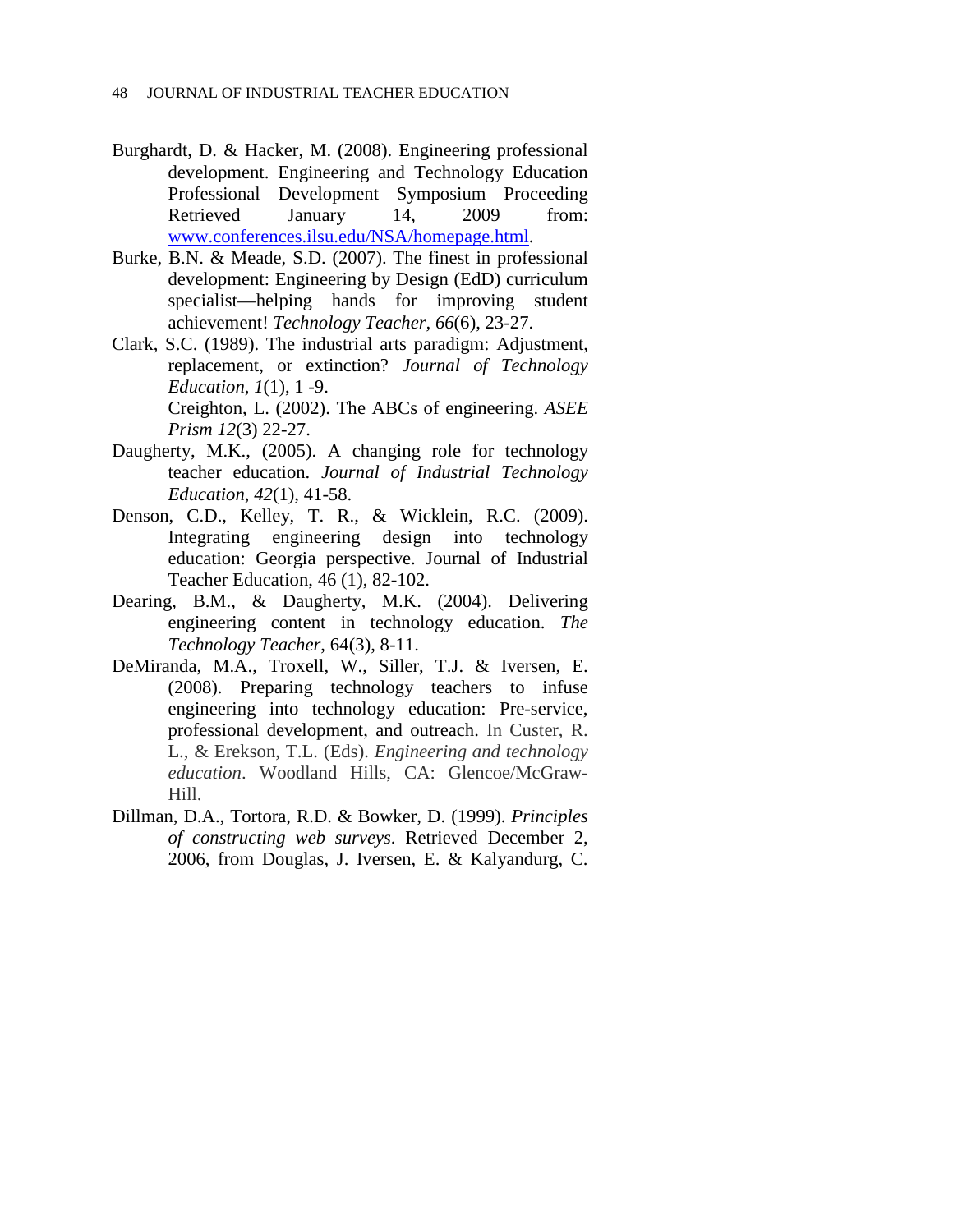(2004). Engineering in the K-12 classroom: An analysis of current practices and guidelines for the future. A production of the ASEE Engineering K12 Center.

- Gall, M.D., Gall, J.P., & Borg, W.R.(2007). *Educational research: An introduction (8th ed.)*. Boston: Pearson Education, Inc.
- Gattie, D.K. & Wicklein, R.C. (2007). Curricular value and instructional needs for infusing engineering design into K-12 technology education. *Journal of Technology Education*, *19*(1), 6-18.
- Gay, L.R. & Airasian, P. (2000) *Educational research: Competencies for analysis and application*  $(6<sup>th</sup> ed.)$ Columbus, OH: Merrill
- Hill, R.B. (2006). New perspectives: Technology teacher education and engineering design. *Journal of Industrial Teacher Education, 43*(3), 45-63.
- Kelley, T.R., Denson, C.D., & Wicklein, R.C. (2007). Investigation of engineering design as a focus for Georgia technology education. Unpublished technical report. The Georgia Department of Education, Atlanta, Ga.
- Krejcie, R.V., & Morgan, D.W. (1970). Determine sample size for research activities. *Educational and Psychological Measurement*, *30*(3) 607-610. Massachusetts Department of Education (2001). Science and Technology / Engineering Curriculum Framework. Retrieved July 24, 2007, from http://www.doe.mass.edu/frameworks/scitech/2001/stan dards/te9\_101.html
- Rogers, G.E. (2005). Pre-engineering's place in technology education and its effect on technological literacy as perceived by technology education teachers. *Journal of Industrial Technology Teacher*, 42, (1), 6-22.